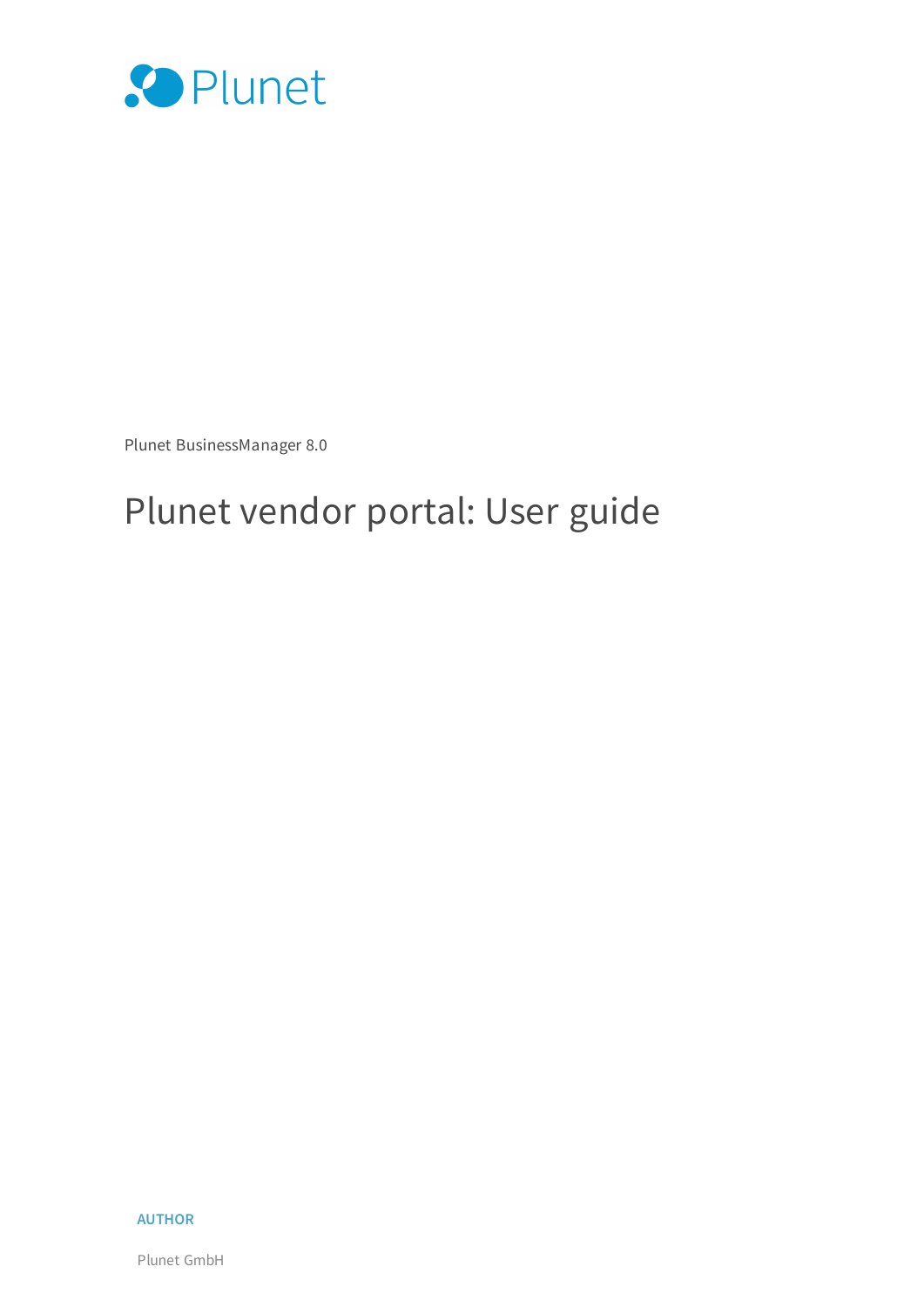

### **Contents**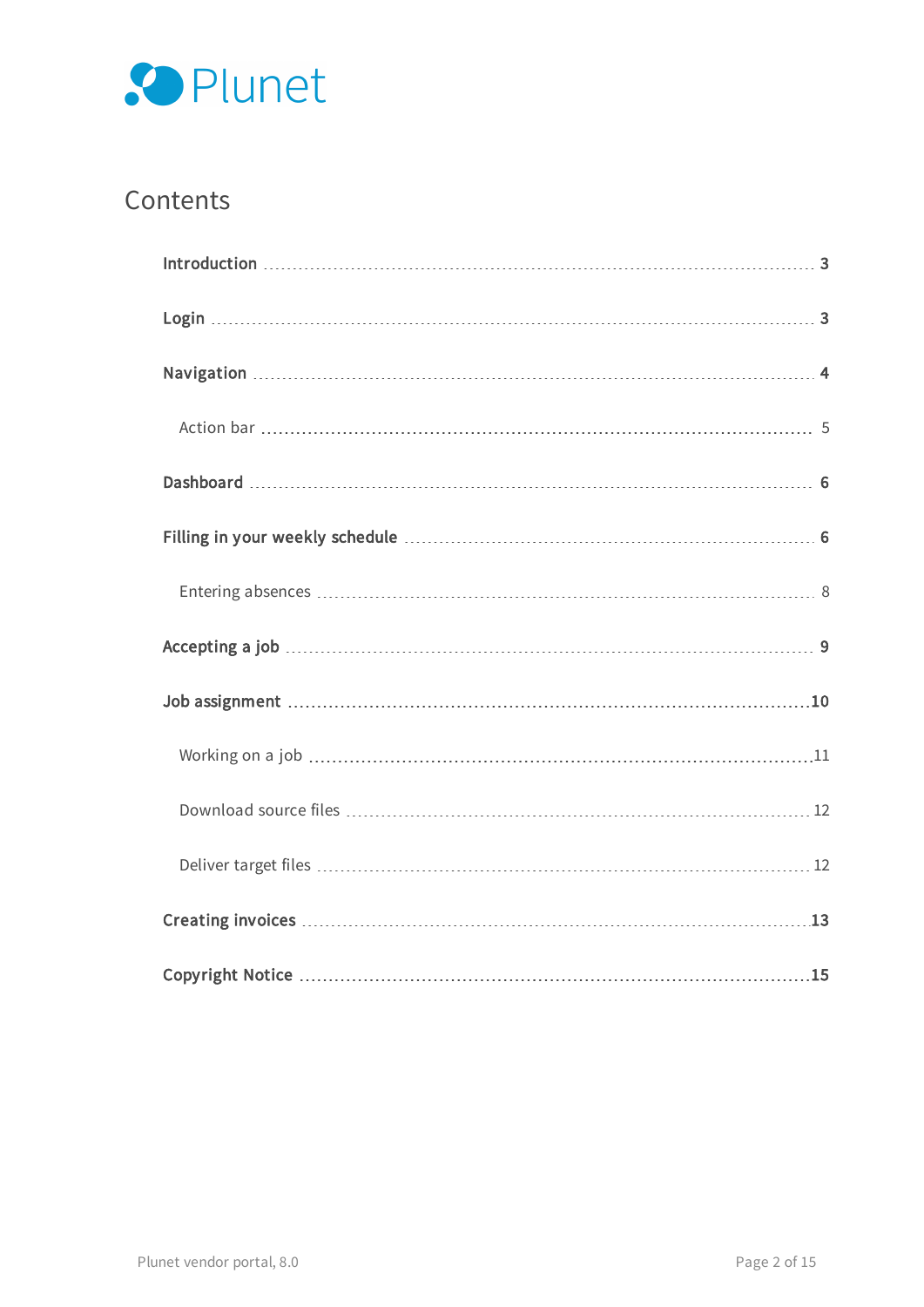

### <span id="page-2-0"></span>Introduction

This guide is aimed at all users who work with the Plunet BusinessManager vendor portal. With Plunet BusinessManager you can prepare and deliver your jobs, create invoices and maintain your own data in the system. This description gives you a brief overview of the workflow in a typical job.

### <span id="page-2-1"></span>Login

Enter the IP address of Plunet BusinessManager in the address bar of your web browser. Your project manager will give you this address. The Plunet BusinessManager login screen is displayed. You can now log in by entering the user name and password provided to you by your project manager.

| Login                                           |       |  |  |
|-------------------------------------------------|-------|--|--|
| English                                         | v     |  |  |
| Allan Miller                                    |       |  |  |
|                                                 |       |  |  |
|                                                 |       |  |  |
|                                                 | Login |  |  |
| Forgot your password?<br>Problems during login? |       |  |  |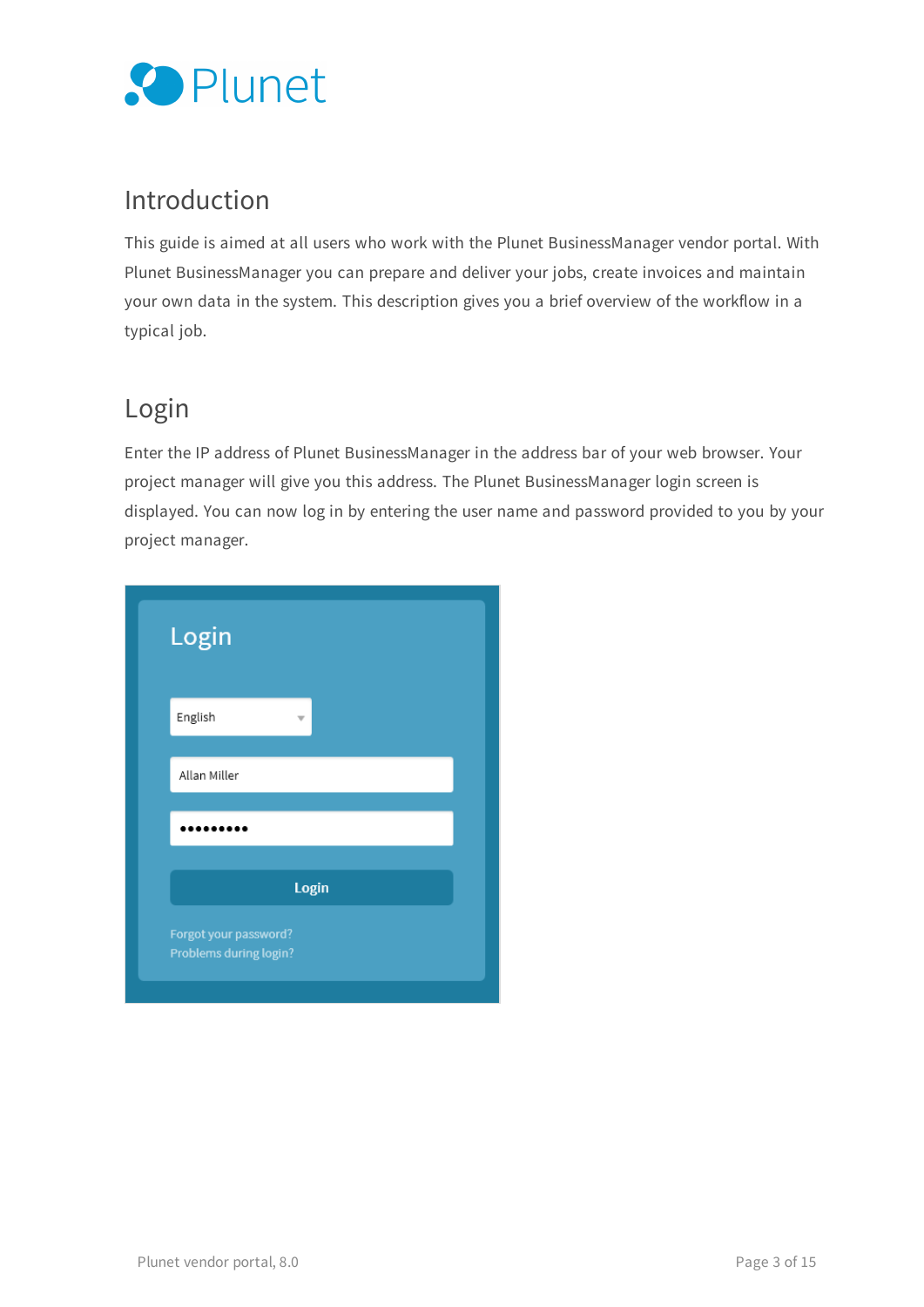# Plunet

#### **NOTE**

If you enter the wrong password three times in a row, your account will be automatically locked for 24 hours. To unlock your account sooner, please contact your administrator. If you have forgotten your password, you can click on Forgot your password? and a new password will be sent to you by e-mail. If you have problems logging into Plunet BusinessManager, please click on Problems during login? and fill in the form to send a message to the system administrator.

### <span id="page-3-0"></span>Navigation

Plunet BusinessManager is based on web technologies and is designed in a completely browserbased manner. As a result, operation is generally similar to browsing through a website.

The navigation in Plunet BusinessManager is divided into the following levels:

- $\bullet$  Tabs
- $M$ enus
- $\bullet$  Sub-menus

The number of tabs and menus that you can access depends on your rights. Click on a tab to access additional menu items at the menu level. These items then lead to additional menu items at the sub-menu level. When you click on a menu item at the sub-menu level, the view automatically jumps down to the corresponding section.

|                  | <b>Plunet</b> |        |                 |                |  | EN V ① ② Q ① |  |  |
|------------------|---------------|--------|-----------------|----------------|--|--------------|--|--|
| $\sqrt{2}$       | My Data       | Orders | <b>Invoices</b> |                |  |              |  |  |
| <b>Dashboard</b> |               |        |                 | Dashboard      |  |              |  |  |
| E-mail           |               |        |                 | Dashboard Jobs |  |              |  |  |
| <b>Settings</b>  |               |        |                 |                |  |              |  |  |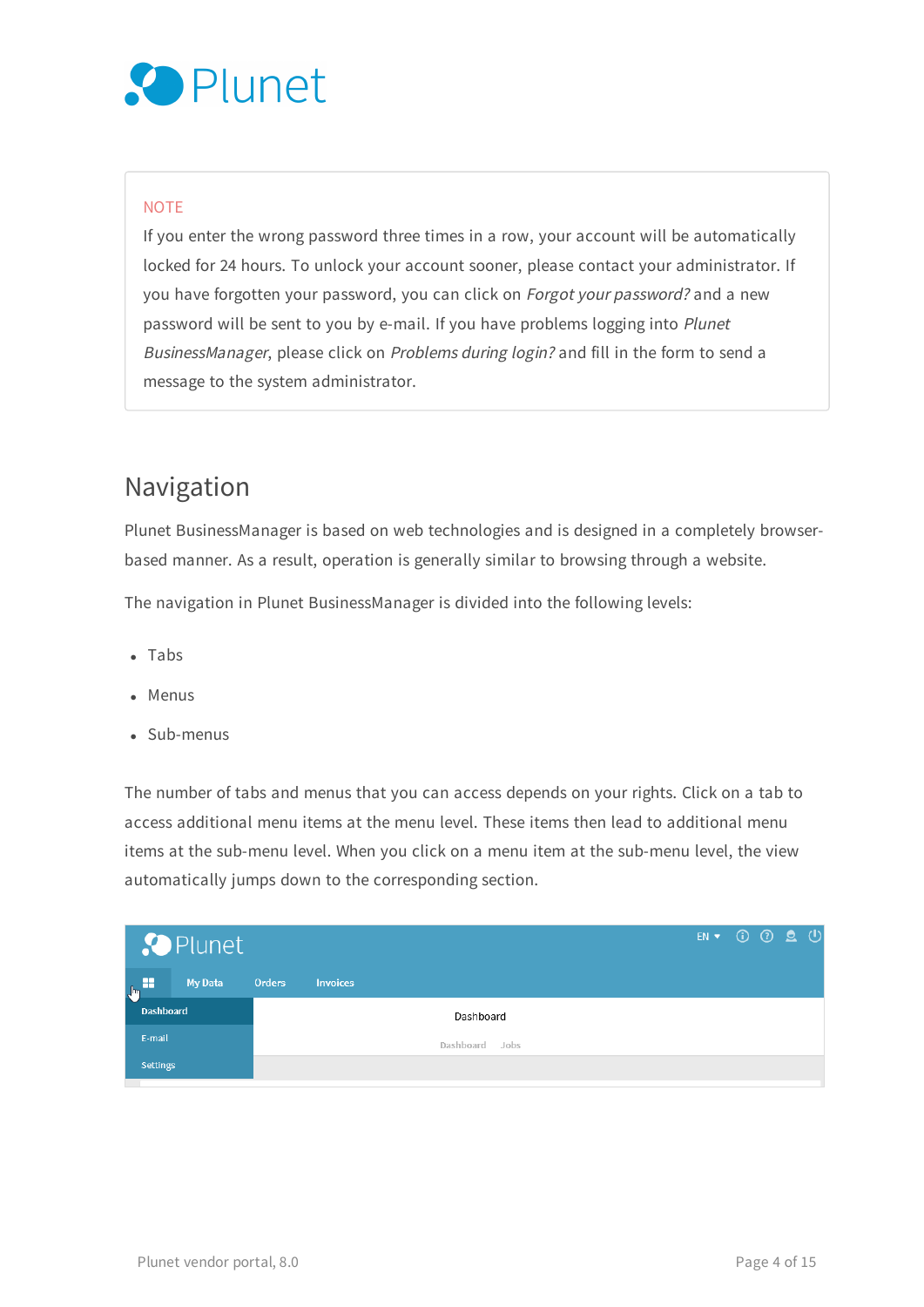

#### <span id="page-4-0"></span>Action bar

#### **Info**

When you click on  $\overline{\mathbf{0}}$  in the top right-hand corner, the *Info* window opens. Here you can find useful documents and links.

#### **Support**

Clicking on  $\odot$  opens a window with a link to further information about the vendor portal.

#### **User**

Clicking on  $\Box$  opens the User window with a link to the Settings page, where you can:

- Specify your availability periods by setting up the weekly schedule and entering your absences
- Make display settings, such as changing the date format or specifying the height/width of new windows
- Change your password
- Enter your e-mail settings

If you have the corresponding rights, you can also click on My Profile in the User window to open the My Data section. Here you can edit your contact data, view your weekly schedule and enter your working hours per month. You can also enter Properties, such as your areas of expertise, your source and target languages, which will be helpful to the project manager when he/she searches for resources for jobs.

#### **Logout**

<span id="page-4-1"></span>Click on  $\bigcup$  to log out of Plunet BusinessManager.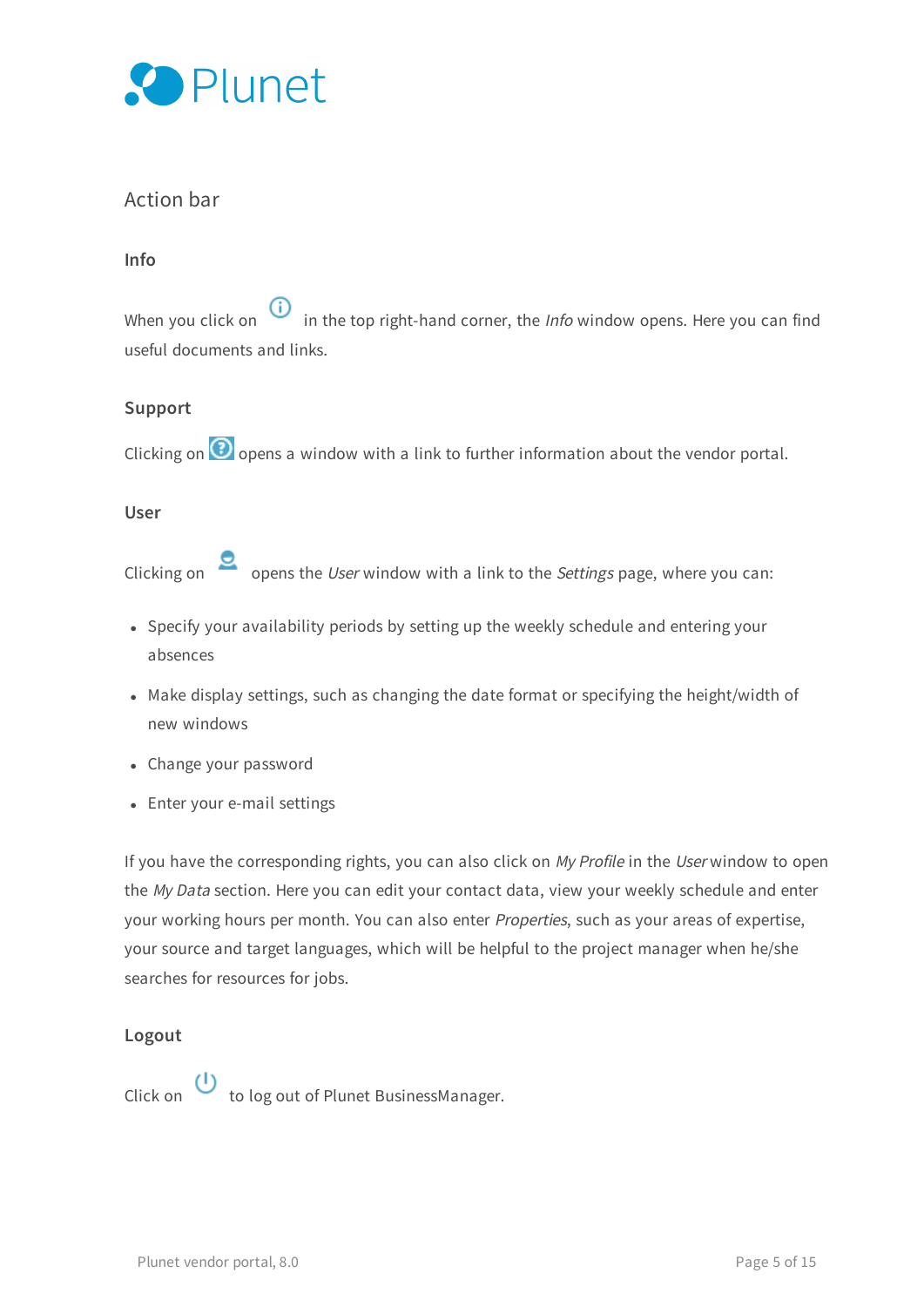

### Dashboard

After logging in, you reach the Dashboard. This page contains an overview of your jobs and invoices, organized by status. By clicking on a status (e.g. In progress or Delivered), you open a detailed list of all elements with that status.

| Dashboard                    |                                       |
|------------------------------|---------------------------------------|
| Jobs                         | Invoices                              |
| All (12)                     | All (12)                              |
| Requested (3) - Please reply | In preparation by resource (2)        |
| Assigned - waiting           | Created by resource (3)               |
| In progress (1)              | Outstanding (7) - Cleared for payment |

The Dashboard can also be accessed at any time via  $Home \rightarrow Dashboard$ . You can also modify your personal Settings or your E-mail configuration via this menu.

### <span id="page-5-0"></span>Filling in your weekly schedule

```
HOME → SETTINGS → PERSONAL SETTINGS
```
#### TIP

Video Tutorial: Setting Up the Weekly Working [Schedule](https://attendee.gotowebinar.com/recording/4427387389307067139)

To ensure that your availability for jobs is clear, it is very important to fill in your weekly schedule with your working hours and any absences (e.g. vacations).

In your Personal settings, you can enter your weekly working hours and absences.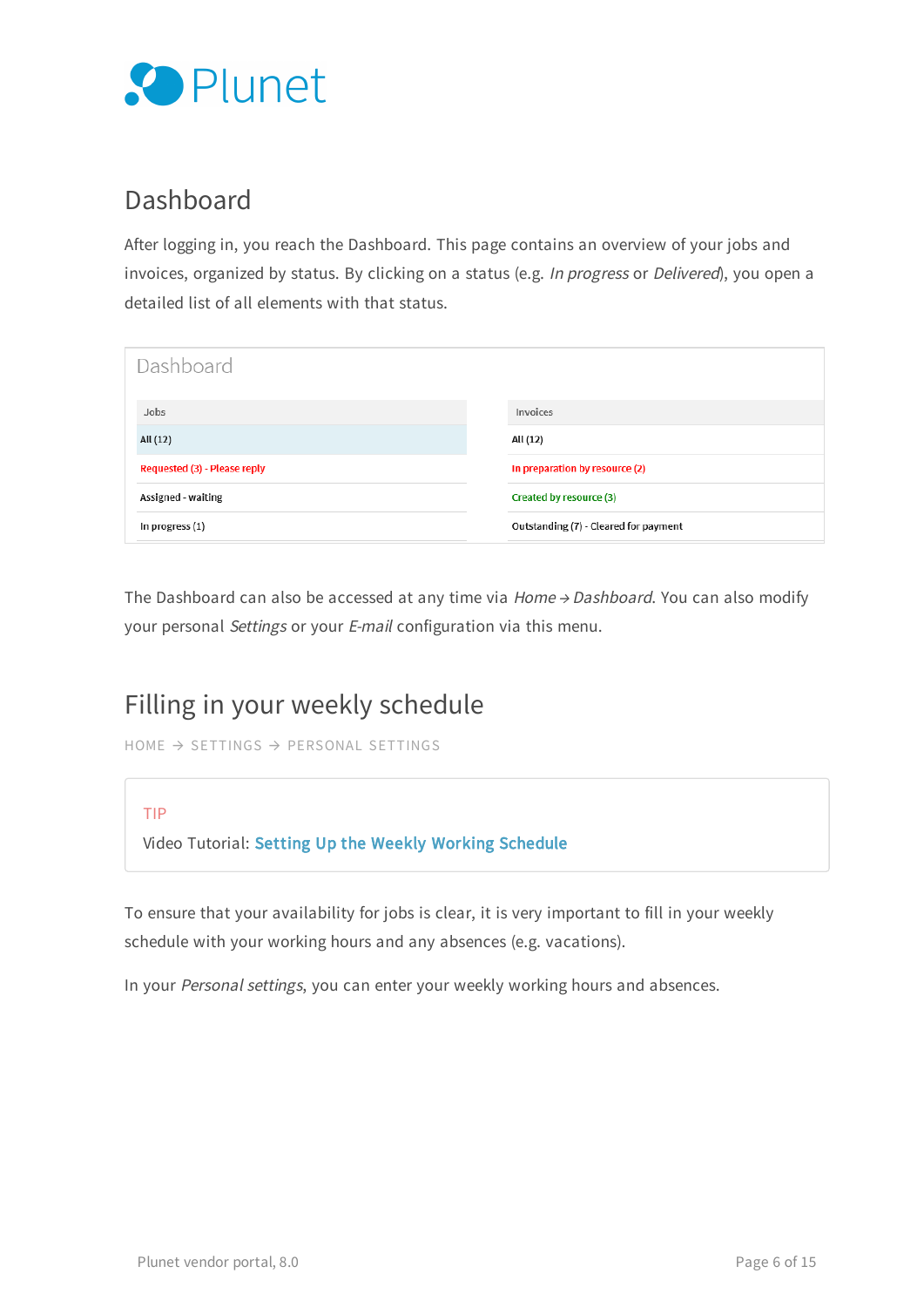

| Personal settings                              |                                   |
|------------------------------------------------|-----------------------------------|
| <b>Working hours</b><br>Manage weekly schedule |                                   |
| Absence<br><b>Add absence</b>                  |                                   |
| <b>REASON</b>                                  | <b>PERIOD</b>                     |
| <b>Public holiday</b>                          | 25-12-2020 - 25-12-2020 (All-day) |

Click Manage weekly schedule. On the left-hand side you can select the time zone. Enter the week starting from which this schedule applies under Schedule valid from and click on OK.

To create a new schedule for the selected week, enter the working hours (from-to) and select the days of the week. You can enter any time here, as long as the total number of working hours per day is correct. The exact "from-to" working hours will be entered in your time sheet. You can also select multiple days at once.

| Weekly schedule        |                                              |               |           |                            |                                |                                |    |
|------------------------|----------------------------------------------|---------------|-----------|----------------------------|--------------------------------|--------------------------------|----|
| <b>Resources</b>       | Miller, Allan                                |               |           | <b>Schedule valid from</b> | $\frac{1}{111}$ 01 - 11 - 2020 | OK                             |    |
| <b>Time zone</b>       | UTC +00:00 Europe/London (User $\ell$ $\vee$ |               |           | <b>New</b>                 | 17:00<br>09:00                 | <b>Monday</b><br>$\mathcal{S}$ | OK |
| <b>Weekly schedule</b> | 01-10-2020 (Currently valid)                 | $\mathcal{A}$ |           |                            |                                | <b>Tuesday</b><br>Wednesday    |    |
|                        |                                              |               |           |                            |                                | Thursday Friday                |    |
|                        | Monday                                       | Tuesday       | Wednesday | Thursday                   | Friday                         | <b>CAPILICAN</b><br>CIIMMAIL   |    |
| 00:00                  |                                              |               |           |                            |                                | Sunday<br>Saturday             |    |

Click on OK. The times will then be displayed in gray in the table. You can adjust the working times by clicking and deselecting individual times.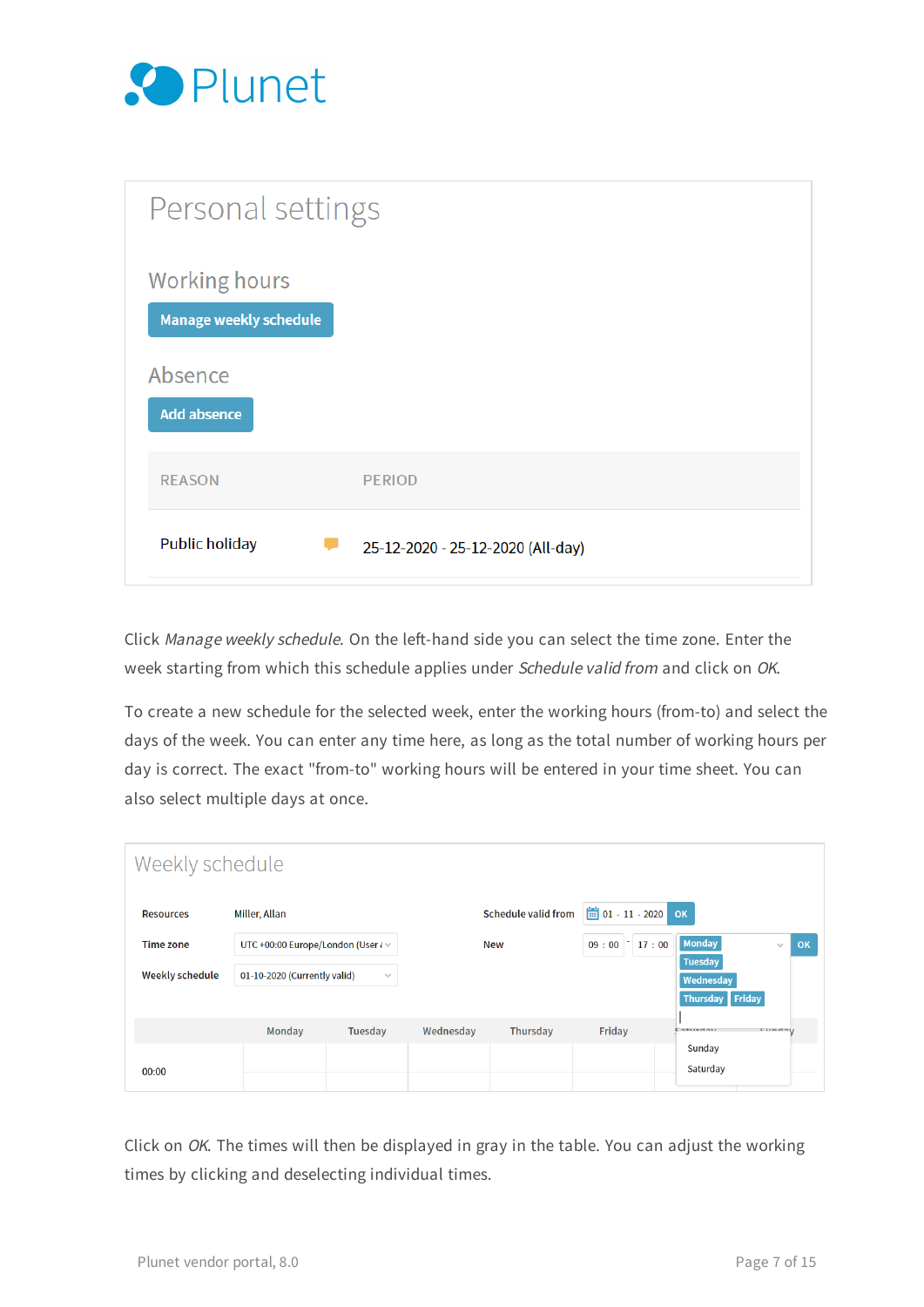

| 08:00 |  |  |  |
|-------|--|--|--|
|       |  |  |  |
| 09:00 |  |  |  |
|       |  |  |  |
| 10:00 |  |  |  |
|       |  |  |  |
| 11:00 |  |  |  |
|       |  |  |  |
| 12:00 |  |  |  |
|       |  |  |  |
| 13:00 |  |  |  |
|       |  |  |  |
| 14:00 |  |  |  |
|       |  |  |  |

### <span id="page-7-0"></span>Entering absences

Click on the option Add absence. Enter the dates, times and reason for the absence. Select Allday if you will be absent for the entire day or multiple days, or Hourly if you will be absent for a certain number of hours. You can also enter a comment or more detailed reason in the Memo field.

<span id="page-7-1"></span>

| Create absence  | $\times$                                        |  |
|-----------------|-------------------------------------------------|--|
| Reason          | Vacation (Working hours)<br>$\gamma_{\rm eff}$  |  |
| Memo            |                                                 |  |
| Type of absence | $\bullet$ All-day<br>Hourly                     |  |
| Period          | $21 - 12 - 2020$ $ \frac{1}{21}$ 24 - 12 - 2020 |  |
|                 |                                                 |  |
| $-12$           | Cancel<br>Add                                   |  |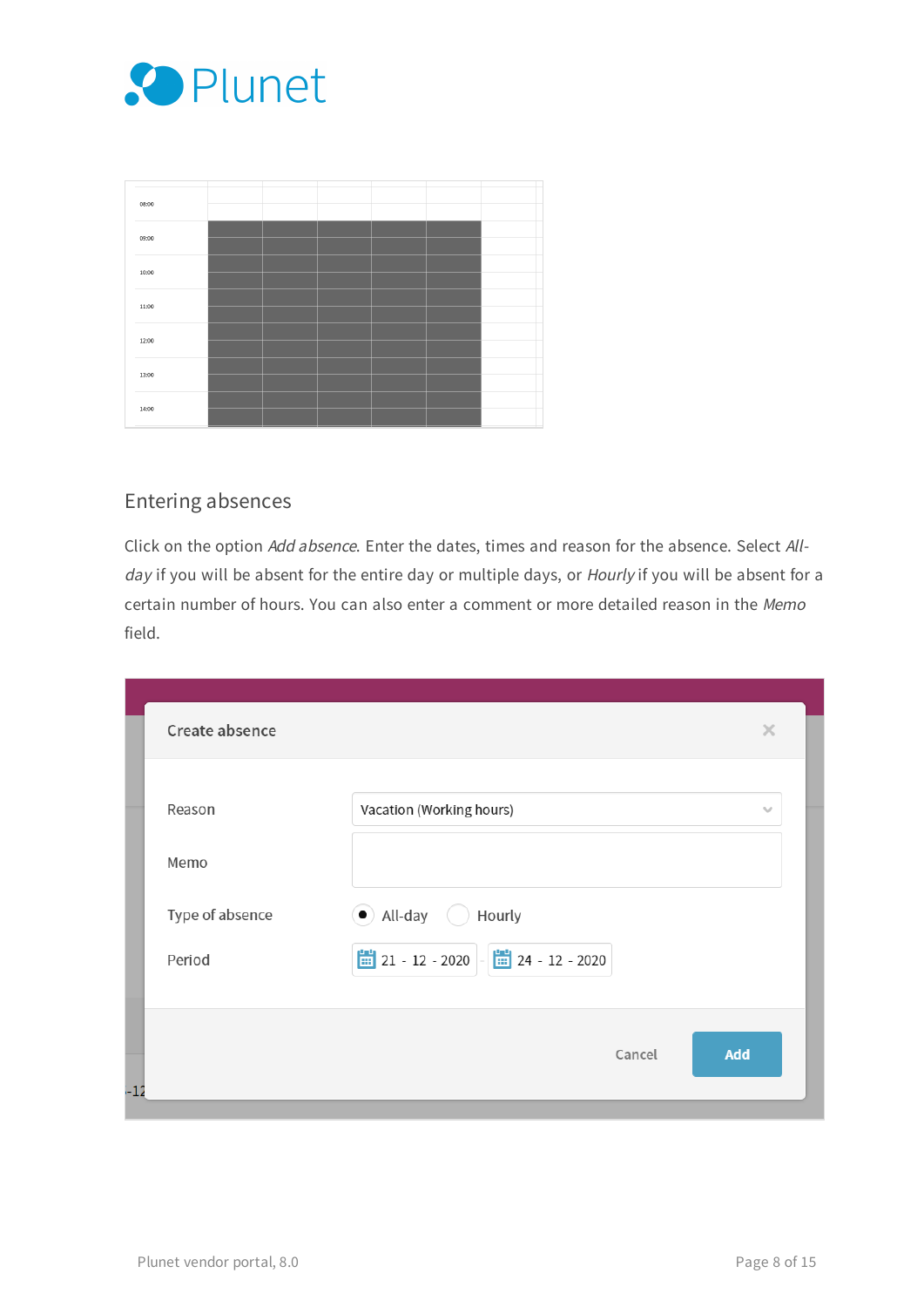

### Accepting a job

You may be assigned directly to a job and can start immediately. Alternatively, it may be that the project manager sends you a request to check your availability and you will be assigned to the job once you accept the request. In some cases, the project manager may send a request to multiple linguists and the first linguist to accept the job is assigned directly.

Your current and past jobs are listed under *Dashboard*  $\rightarrow$  *Jobs*. The statuses are as follows:

- Requested  $\rightarrow$  The project manager has sent you a request about these jobs and is waiting for you to accept/decline the request.
- Assigned waiting→ You have been assigned to these jobs, but have not started working on them yet (for example, when you have been assigned to a proofreading job and are waiting for the preceding translation job to be completed).
- In progress  $\rightarrow$  The jobs that you are currently working on.
- Delivered → The jobs that have been delivered back to the project manager.
- Approved  $\rightarrow$  The jobs that have been approved by the project manager. If you have the corresponding right, you can create a vendor invoice for these jobs.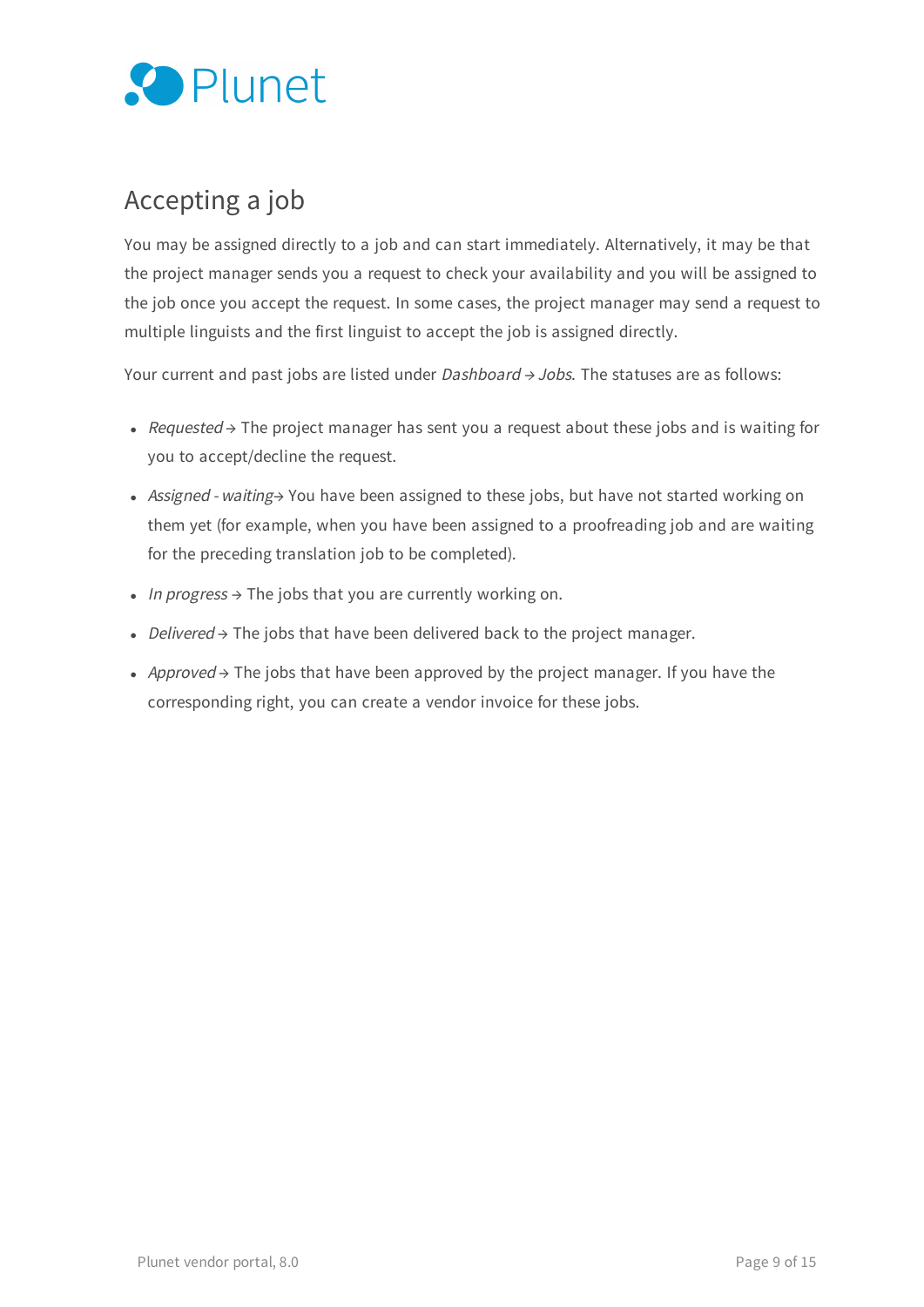

Click on Requested - Please reply to view a list of jobs that have been requested by the project manager.

| Jobs - Requested                                                    |                                                   |                    |           |              |
|---------------------------------------------------------------------|---------------------------------------------------|--------------------|-----------|--------------|
| --- Options ---<br>Order no., job no.<br>$\overline{\mathbf{v}}$ ok |                                                   |                    |           |              |
| Job no. ##                                                          | Description #                                     | Due date <b>↑↓</b> | Status ## | Prices       |
| O-00087-TRA-001                                                     | Translation: English/German - Updated Manual 2016 | Mon 04-04-2016     | Requested | 1,303.00 USD |

When you click on a job, the job view opens as an overlay with all of the relevant data for the selected job. You can review the job details here before accepting the job. You can then confirm your availability under  $Job \rightarrow Specification$ , accept the job and work on it right away or send your price for this job to the project manager, depending on the request.

| Status                                   | Available<br>Conditional acceptance |
|------------------------------------------|-------------------------------------|
|                                          | Not available                       |
| Message to project manager<br>(Optional) |                                     |
|                                          |                                     |

A confirmation of your acceptance appears along with the link E-mail to contact person, which you can use to get in touch with the relevant contact person for this job, if necessary.

### <span id="page-9-0"></span>Job assignment

As soon as a job has been assigned to you, you will receive an e-mail with all of the relevant details. The subject line contains the job number and the message body contains the details of the job. The job e-mail is also a request to log in to Plunet BusinessManager and download all of the documents required to complete the assigned job. The whole workflow is described in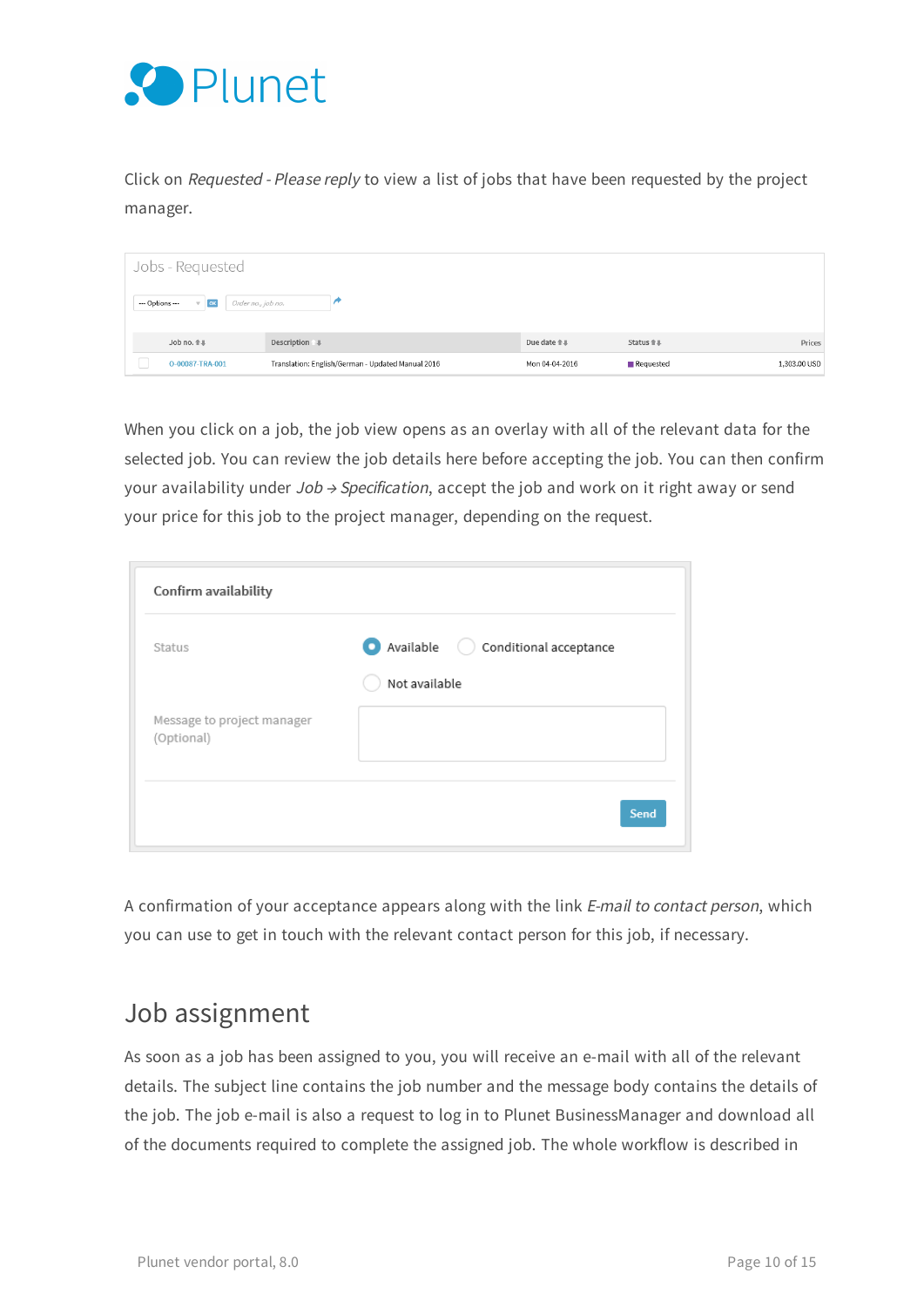

<span id="page-10-0"></span>detail below.

### Working on a job

You can find your job in the Dashboard under In progress. Clicking on the job number opens the job view in an overlay.

| <b>Orders</b><br><b>My Data</b><br>O-00087-TRA-001<br>English/German - Updated Manual 2016 | <b>Invoices</b>                                                                                                                          |                                                                                                                                                                                                                                                                           |                                          | In progress $- x$                               |
|--------------------------------------------------------------------------------------------|------------------------------------------------------------------------------------------------------------------------------------------|---------------------------------------------------------------------------------------------------------------------------------------------------------------------------------------------------------------------------------------------------------------------------|------------------------------------------|-------------------------------------------------|
| Contact person for job<br>S <sub>1</sub><br>Files                                          | Leiter, Paul<br>$\ddot{ }$<br>Due date<br>$\blacksquare$ 0                                                                               | 04-04-2016 02:00                                                                                                                                                                                                                                                          | Prices<br>Gross quantity<br>Net quantity | 1,303.00 USD<br>14000 Words<br>10023.0769 Words |
| <b>PRICES</b><br><b>SUMMARY VIEW</b><br>Details                                            | <b>FEEDBACK</b><br><b>DELIVERY</b>                                                                                                       | Work instructions                                                                                                                                                                                                                                                         |                                          |                                                 |
| Job no.<br>Job types<br>Creation date<br>Description<br>Languages<br>Staff Category        | O-00087-TRA-001<br>Translation<br>01-03-2016<br>Translation: English/German - Updated Manual 2016<br>English<br>$+$ German<br>Translator | Delivery to Plunet BusinessManager<br>(1)<br>Formatting like source text<br>(2)<br>Proofread 100% matches<br>$\mathbf{3}$<br>Enter and deliver project terminology<br>$\mathcal{A}% _{0}=\mathcal{A}_{\mathrm{CL}}\otimes\mathcal{A}_{\mathrm{CL}}$<br>(5)<br>Spell Check |                                          |                                                 |
|                                                                                            |                                                                                                                                          | Source data<br>Source data                                                                                                                                                                                                                                                |                                          | <b>FileManager</b>                              |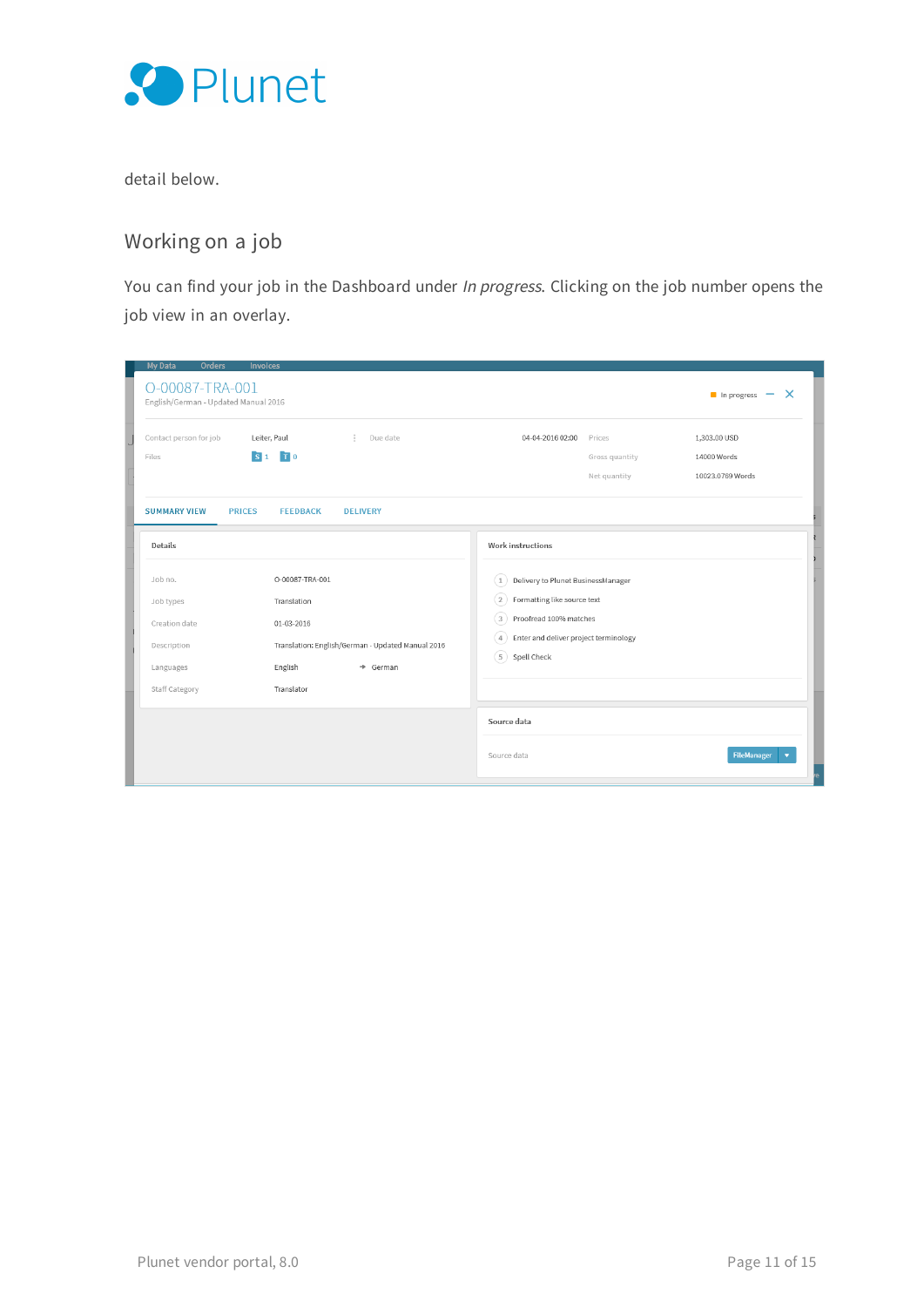

#### <span id="page-11-0"></span>Download source files

Go to the Source files section and click on the FileManager button to pick up the source files.

<span id="page-11-1"></span>The *!\_out* folder contains all of the files you need to carry out the job, as well as a copy of the job e-mail you have already received.

#### Deliver target files

#### $JOB \rightarrow DELIVERY$

Once you have completed the job, you can deliver the documents in Plunet BusinessManager. Open the job and go to the Delivery tab.

1. Under Deliver data to server, click on Target files. Upload your completed documents by clicking on Search... and selecting the documents. Alternatively, you can upload the files via Drag & Drop by selecting the files in your file explorer and dragging them to FileManager.

| Drag & Drop                                                                                        |                                  |                              |
|----------------------------------------------------------------------------------------------------|----------------------------------|------------------------------|
| Updated_Manual_DE.zip                                                                              | 1.40 MB                          | Upload <b>ft</b>             |
|                                                                                                    |                                  |                              |
|                                                                                                    |                                  |                              |
|                                                                                                    |                                  |                              |
|                                                                                                    |                                  |                              |
|                                                                                                    |                                  |                              |
| Search                                                                                             |                                  | û<br><b>Upload (1.40 MB)</b> |
| FileManager                                                                                        |                                  |                              |
| Name $\spadesuit$ .                                                                                | File type $+$<br>Date $\text{#}$ | Size $\hat{+}\hat{+}$        |
| උ<br>$\frac{1}{2}$ in                                                                              |                                  |                              |
| No information found.                                                                              |                                  |                              |
| <b>Delete</b><br>--- Action ---<br>Paste<br>Rename<br><b>Copy</b><br>OK<br>$\overline{\mathbf{v}}$ |                                  |                              |

- 2. Click Upload and the data will be saved in the ! in folder for your job. Once the upload is complete, you can close the window and return to the detailed view of the selected job.
- 3. If a checklist of work instructions needs to be completed for the job, you need to review the checklist under Check work instructions and save the changes before the job can be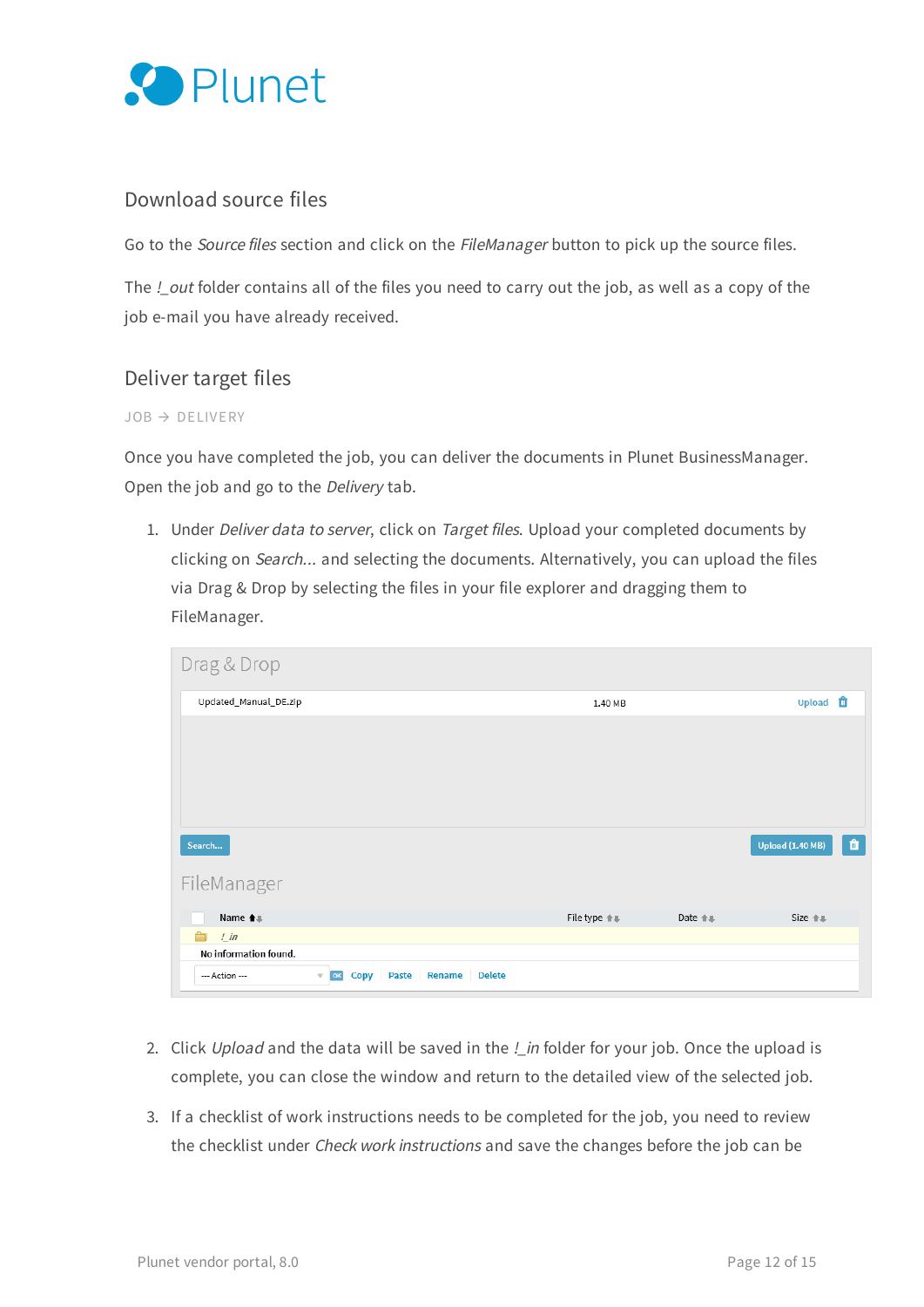

|                                        | T Target data |                                         |                     |                           |
|----------------------------------------|---------------|-----------------------------------------|---------------------|---------------------------|
| <b>Check work instructions</b>         |               |                                         |                     |                           |
| WORK INSTRUCTIONS                      |               | $\times$<br>NOT COMPLETED PLEASE SELECT | $\langle \ \rangle$ | $\checkmark$<br>COMPLETED |
| Delivery to Plunet BusinessManager     |               | $\mathcal{L}$                           |                     |                           |
| Formatting like source text            |               |                                         |                     |                           |
| Proofread 100% matches<br>$\mathbf{3}$ |               |                                         |                     |                           |
| Enter and deliver project terminology  |               |                                         |                     |                           |
| Spell Check                            |               |                                         |                     |                           |
| Send delivery                          |               |                                         |                     |                           |
| Note to be included with delivery      |               |                                         |                     |                           |

delivered. To do so, select all of the work instructions with Not carried out or Carried out.

4. Under Send delivery you have the option of leaving a delivery comment. Afterwards, click on either Partial delivery or Final delivery, depending on the process of the job. A message appears stating that this action will confirm the delivery of the job. The delivery date appears underneath your delivery comments. Your project manager will now receive a delivery e-mail containing the job data and your delivery comments, with either (Partial delivery) or (Final delivery) in the subject line.

### <span id="page-12-0"></span>Creating invoices

If you have the corresponding right, you can create your own invoices in Plunet BusinessManager.

Once the project manager has set the status of your job to Approved, it will appear in your Dashboard under Approved - please create invoice.

An invoice can be created by selecting the relevant jobs and clicking on Create invoice for approved jobs underneath the list of jobs. If there are any discrepancies between the data in the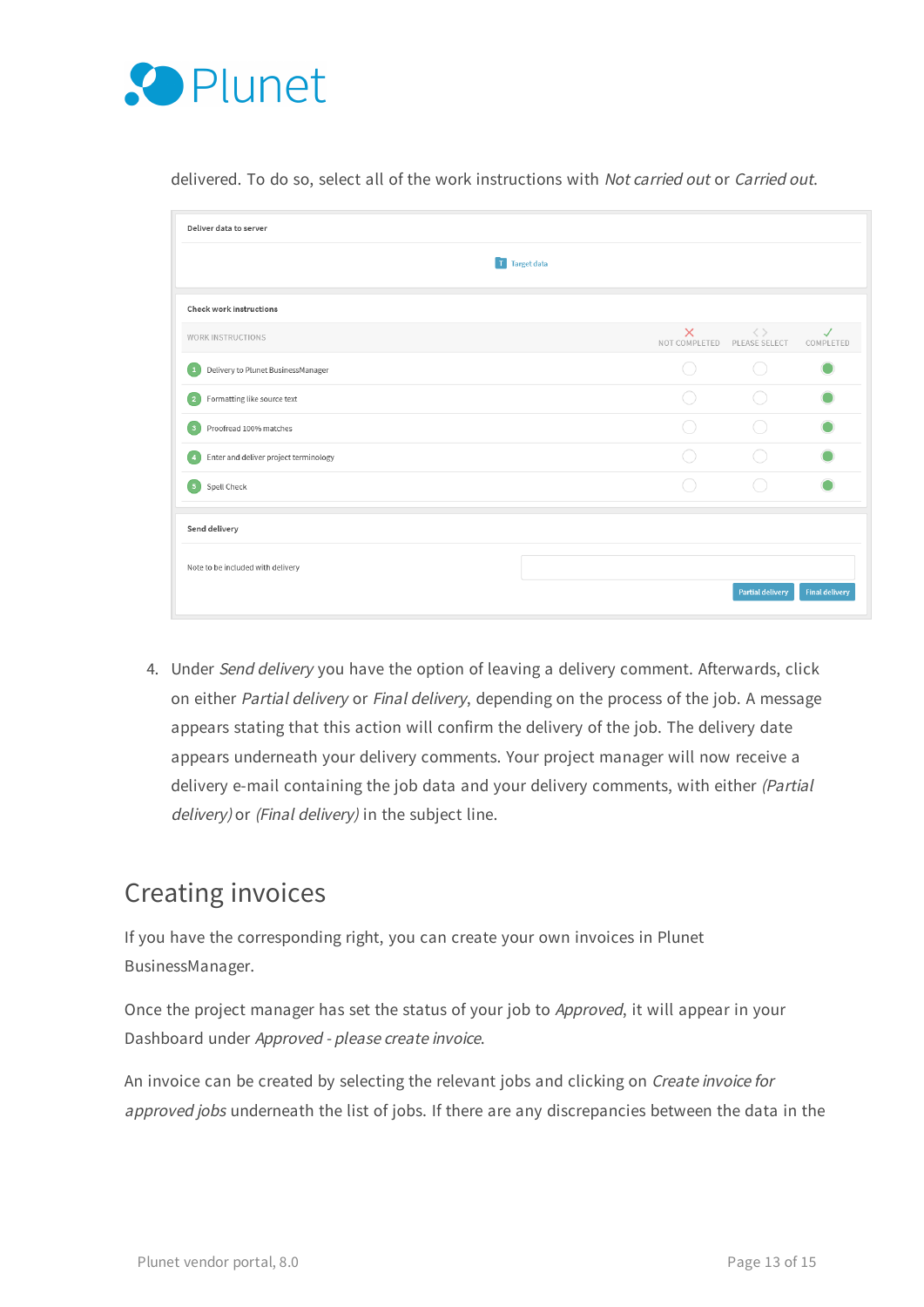

system and the your personal records, the you should contact your vendor manager or project manager.

If you have worked on jobs in different currencies, only the jobs in the same currency can be invoiced together.

After clicking on *Create invoice for approved jobs*, a new invoice opens and you can enter/modify the required information. The status of the invoice is initially Not submitted.

In the General invoice data section, you can enter your invoice number, the invoice date, and the Payment due date.

| Invoices 0000041                                                                               |               |                |                                |  |  |
|------------------------------------------------------------------------------------------------|---------------|----------------|--------------------------------|--|--|
| Submit for approval<br>After checking all the details, please submit the invoice for approval. |               |                |                                |  |  |
| General invoice data                                                                           |               |                |                                |  |  |
| Internal invoice number                                                                        | 0000041 合     | Status         | Not submitted                  |  |  |
| Your invoice no.                                                                               | P-1003        | Invoicing date | $\frac{1}{100}$ 01 - 01 - 2017 |  |  |
| Sender                                                                                         | Miller, Allan | Value date     | □ 01 - 01 - 2017 ●             |  |  |

In the Edit invoice section, it is possible to delete individual jobs that are not supposed to be included in the invoice and modify quantities that deviate from the quantities entered when the job was created, e.g. words translated.

When you have entered all of the data for the invoice, click on Submit for approval. The status of the invoice changes to Submitted for approval and the project manager will receive the invoice by e-mail.